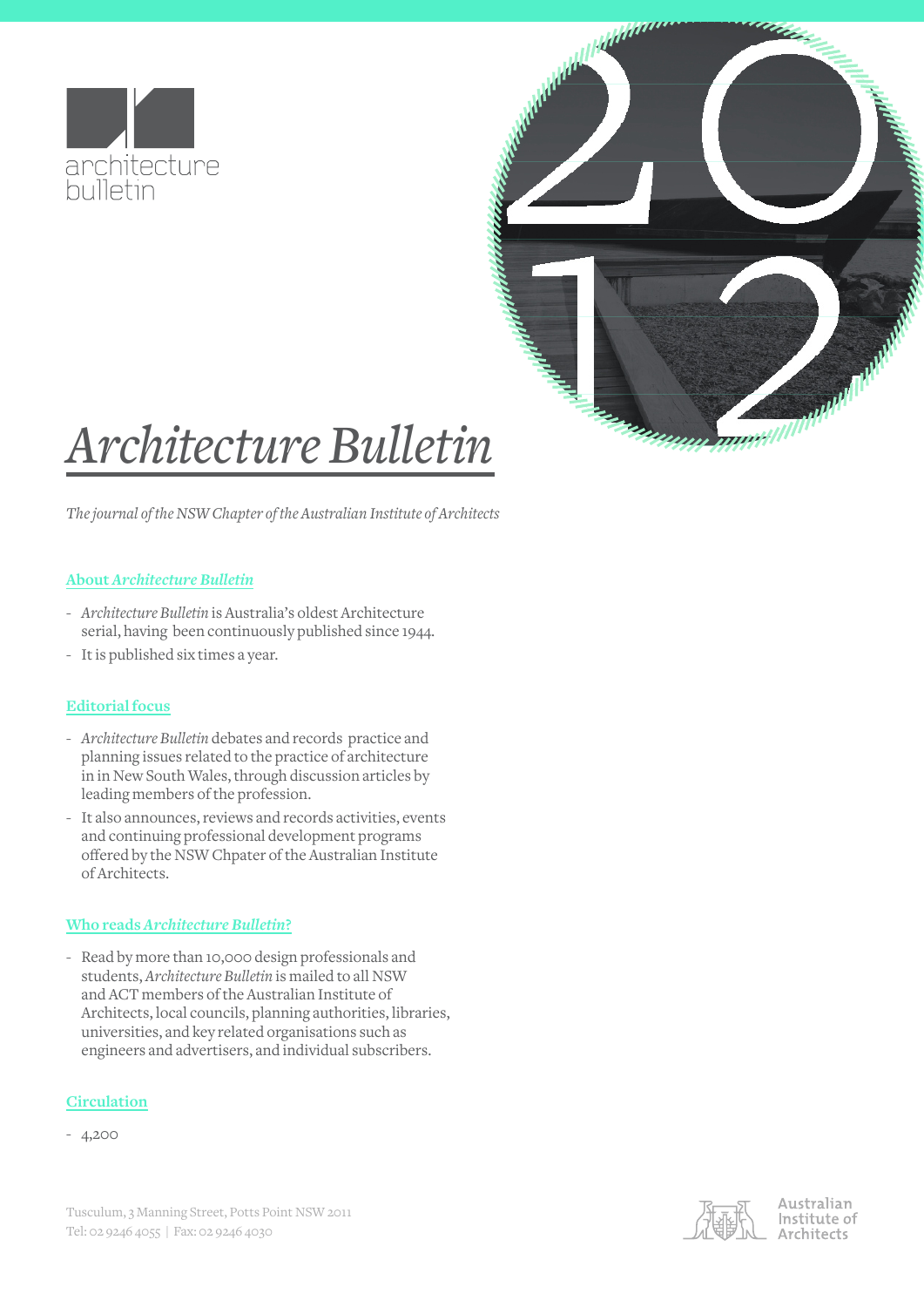

# **Key editions**

- Mar-Apr, Heritage edition Autumn events calendar
- May-Jun Winter events calendar
- Jul-Aug, annual NSW Architecture Awards edition
- September, Spring events calendar

| <b>MATERIAL DEADLINES 2012</b> | <b>ADVERTISING BOOKINGS</b> | <b>ADVERTISING ARTWORK</b> | EDITORIAL MATERIAL |
|--------------------------------|-----------------------------|----------------------------|--------------------|
| Jan-Feb                        | 28 November                 | 28 November                | 15 October         |
| Mar-Apr (Heritage)             | 6 February                  | 6 February                 | 20 January         |
| May-Jun                        | 9 April                     | 9 April                    | 20 March           |
| Jul-Aug (Awards)*              | 5 June                      | 5 June                     | 21 May             |
| Sep-Oct                        | 6 August                    | 6 August                   | 16 July            |
| Nov-Dec                        | 8 October                   | 8 October                  | 11 September       |

| <b>ADVERTISING RATES</b> | <b>CASUAL</b> | 3 EDITIONS | 5 EDITIONS |
|--------------------------|---------------|------------|------------|
| Double-Page Spread       | 3,300         | 3,100      | 3,000      |
| Back Cover/Inside Front  | 2,500         | 2,300      | 2,000      |
| Full Page                | 2,200         | 2,000      | 1,800      |
| Half Page                | 1,100         | 1,000      | 900        |
| Quarter Page             | 800           | 700        | 600        |
| Directory (8.9cm x 6cm)  | 350           | 300        | 300        |

\*The Jul-Aug edition is a special edition showcasing the annual NSW Architecture Awards. In-bound advertising in this edition is available only to principal awards partners and sponsors and directory advertisers. Loose-leaf inserts are available to all advertisers.



#### Australian Institute of Architects